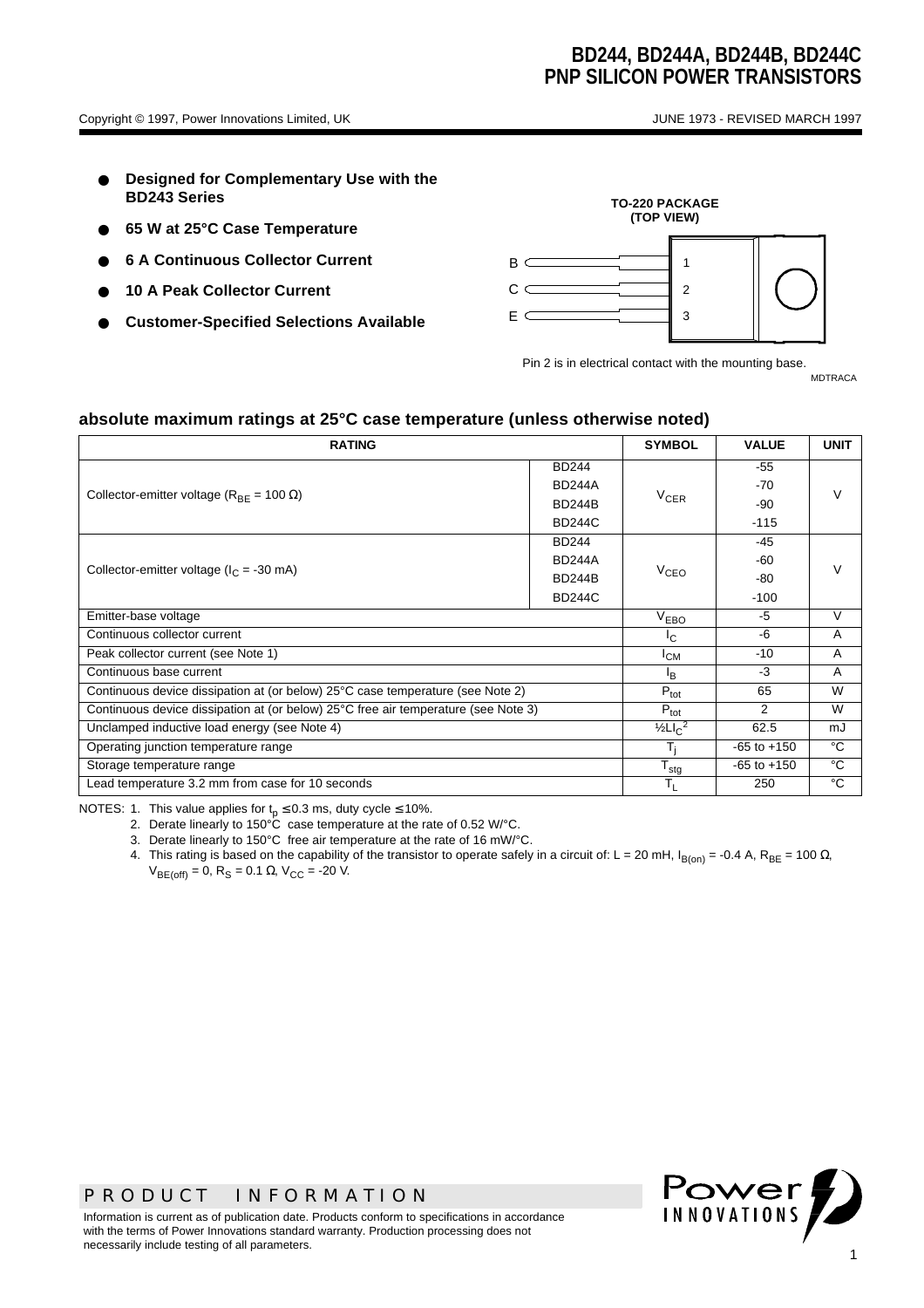JUNE 1973 - REVISED MARCH 1997

#### **electrical characteristics at 25°C case temperature**

|                                                         | <b>PARAMETER</b><br><b>TEST CONDITIONS</b> |                        |                | <b>MIN</b>          | <b>TYP</b> | <b>MAX</b> | <b>UNIT</b> |        |
|---------------------------------------------------------|--------------------------------------------|------------------------|----------------|---------------------|------------|------------|-------------|--------|
|                                                         |                                            |                        |                | <b>BD244</b>        | $-45$      |            |             |        |
| Collector-emitter<br>$V_{(BR)CEO}$<br>breakdown voltage |                                            | $I_C = -30 \text{ mA}$ | $I_B = 0$      | <b>BD244A</b>       | $-60$      |            |             | $\vee$ |
|                                                         |                                            | (see Note 5)           |                | <b>BD244B</b>       | $-80$      |            |             |        |
|                                                         |                                            |                        |                | <b>BD244C</b>       | $-100$     |            |             |        |
|                                                         |                                            | $V_{CF} = -55 V$       | $V_{BF} = 0$   | <b>BD244</b>        |            |            | $-0.4$      |        |
| $I_{CES}$                                               | Collector-emitter<br>cut-off current       | $V_{CE} = -70 V$       | $V_{BE} = 0$   | <b>BD244A</b>       |            |            | $-0.4$      | mA     |
|                                                         |                                            | $V_{CE} = -90 V$       | $V_{BE} = 0$   | <b>BD244B</b>       |            |            | $-0.4$      |        |
|                                                         |                                            | $V_{CE} = -115 V$      | $V_{BE} = 0$   | <b>BD244C</b>       |            |            | $-0.4$      |        |
|                                                         | Collector cut-off                          | $V_{CE} = -30 V$       | $I_B = 0$      | BD244/244A          |            |            | $-0.7$      | mA     |
| I <sub>CEO</sub>                                        | current                                    | $V_{CE} = -60 V$       | $I_B = 0$      | BD244B/244C         |            |            | $-0.7$      |        |
|                                                         | Emitter cut-off                            | $V_{EB} = -5 V$        | $I_C = 0$      |                     |            |            | $-1$        | mA     |
| <b>LEBO</b>                                             | current                                    |                        |                |                     |            |            |             |        |
| $h_{FE}$                                                | Forward current                            | $V_{CE} = 4V$          | $I_C = -0.3 A$ | (see Notes 5 and 6) | 30         |            |             |        |
|                                                         | transfer ratio                             | $V_{CE} = -4 V$        | $I_C = -3 A$   |                     | 15         |            |             |        |
| $V_{CE(sat)}$                                           | Collector-emitter                          | $-1A$<br>$I_R =$       | $I_C = -6 A$   | (see Notes 5 and 6) |            |            | $-1.5$      | $\vee$ |
|                                                         | saturation voltage                         |                        |                |                     |            |            |             |        |
| $V_{BE}$                                                | Base-emitter                               | $V_{CE} = -4 V$        | $I_C = -6A$    | (see Notes 5 and 6) |            |            | $-2$        | $\vee$ |
|                                                         | voltage                                    |                        |                |                     |            |            |             |        |
| $h_{\text{fe}}$                                         | Small signal forward                       | $V_{CE} = -10 V$       | $I_C = -0.5 A$ | $f = 1$ kHz         | 20         |            |             |        |
|                                                         | current transfer ratio                     |                        |                |                     |            |            |             |        |
| $ h_{\text{fe}} $                                       | Small signal forward                       | $V_{CE} = -10 V$       | $I_C = -0.5 A$ | $f = 1$ MHz         | 3          |            |             |        |
|                                                         | current transfer ratio                     |                        |                |                     |            |            |             |        |

NOTES: 5. These parameters must be measured using pulse techniques,  ${\rm t_p}$  = 300 µs, duty cycle ≤ 2%.

6. These parameters must be measured using voltage-sensing contacts, separate from the current carrying contacts.

#### **thermal characteristics**

| <b>PARAMETER</b>                      |                                         |  | TVD | <b>MAX</b> | <b>UNIT</b> |
|---------------------------------------|-----------------------------------------|--|-----|------------|-------------|
| Ւ⊕JC                                  | Junction to case thermal resistance     |  |     | .92        | °C/W        |
| $\mathsf{R}_{\boldsymbol{\theta}}$ JA | Junction to free air thermal resistance |  |     | 62.5       | °C/W        |

#### **resistive-load-switching characteristics at 25°C case temperature**

|                  | <b>PARAMETER</b> | <b>TEST CONDITIONS</b> |                      |                                    | <b>MIN</b> | TYP | <b>MAX</b> | <b>UNIT</b> |
|------------------|------------------|------------------------|----------------------|------------------------------------|------------|-----|------------|-------------|
| ւ <sub>on</sub>  | Turn-on time     | Ά<br>$= -1$<br>$\sim$  | $I_{B(0n)} = -0.1 A$ | $I_{B(off)} = 0.1 A$               |            | 0.3 |            | us          |
| <sup>L</sup> off | Turn-off time    | $V_{BE(off)} = 3.7 V$  | $= 20 \Omega$        | $t_n = 20 \,\mu s, \, dc \leq 2\%$ |            |     |            | μs          |

**†** Voltage and current values shown are nominal; exact values vary slightly with transistor parameters.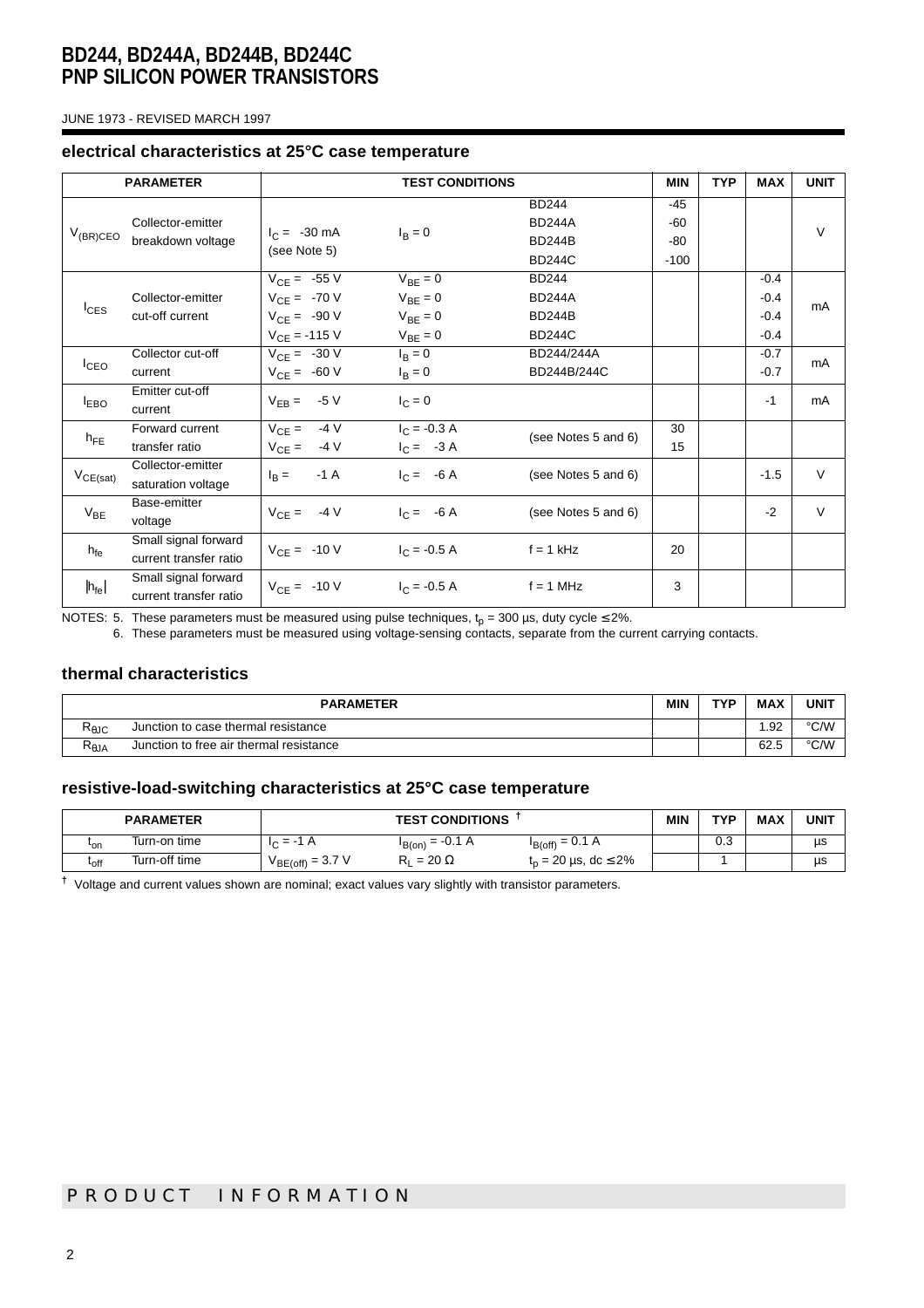JUNE 1973 - REVISED MARCH 1997

#### **TYPICAL CHARACTERISTICS**



**BASE-EMITTER VOLTAGE vs COLLECTOR CURRENT** TCS634AF **-1·2**  $V_{CE} = -4 V$ **TC = 25°C-1·1** V<sub>BE</sub> - Base-Emitter Voltage - V **VBE - Base-Emitter Voltage - V -1·0 -0·9 -0·8 -0·7** — 0.<sub>6</sub><br>1-0− **-0·1 -1·0 -10 IC - Collector Current - A Figure 3.** 

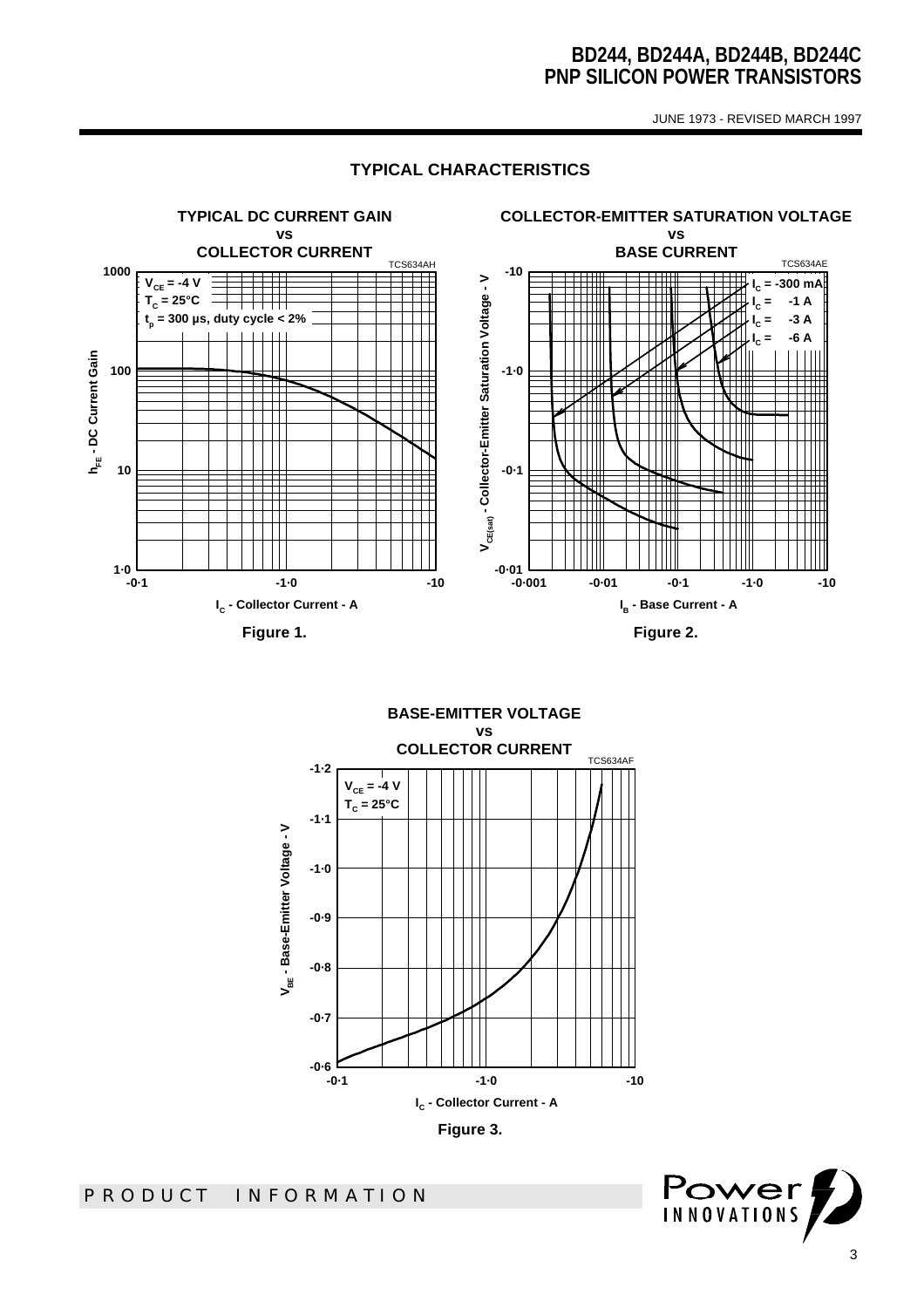JUNE 1973 - REVISED MARCH 1997



#### **MAXIMUM SAFE OPERATING REGIONS**



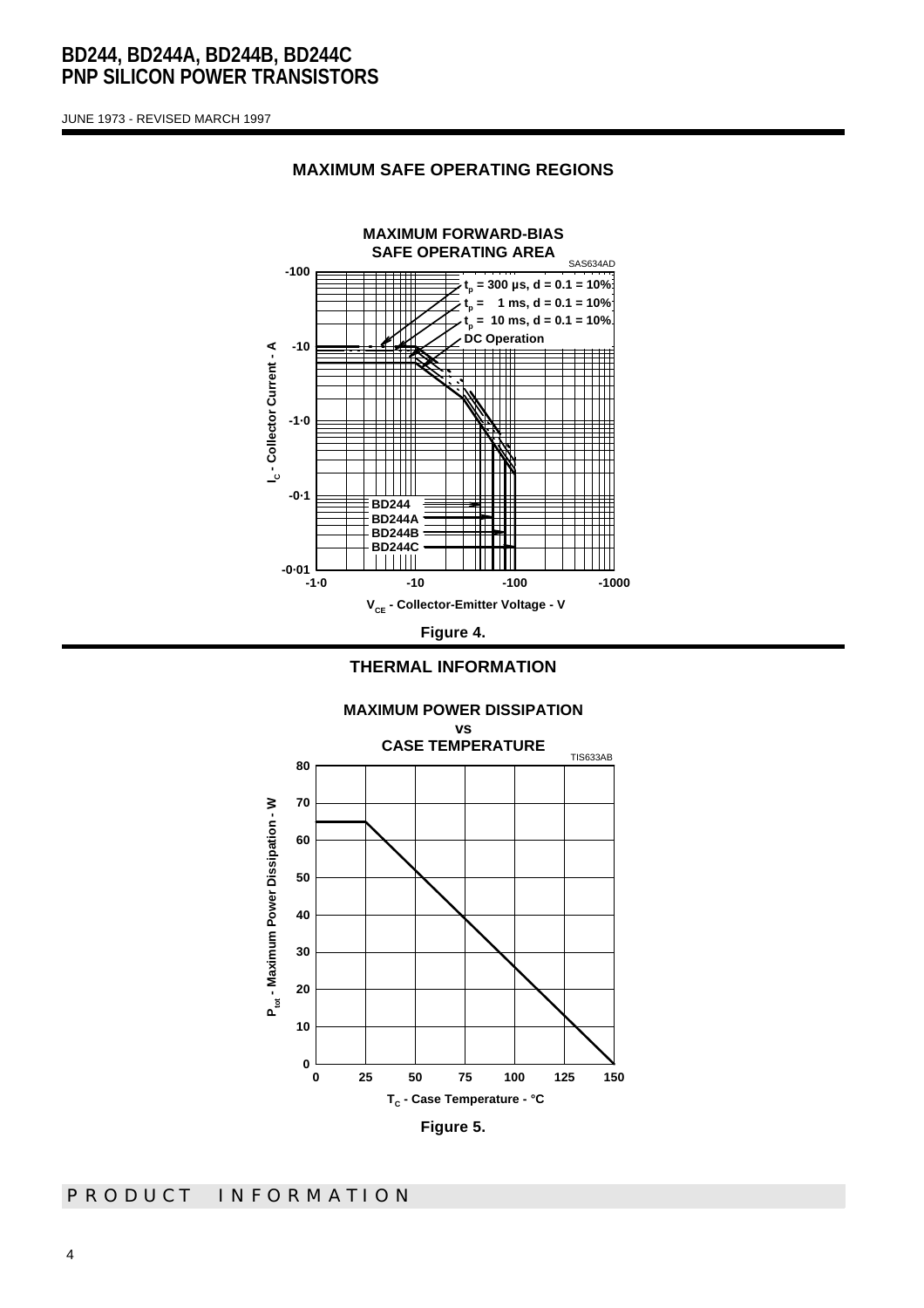JUNE 1973 - REVISED MARCH 1997

### **MECHANICAL DATA**

### **TO-220**

### **3-pin plastic flange-mount package**

This single-in-line package consists of a circuit mounted on a lead frame and encapsulated within a plastic compound. The compound will withstand soldering temperature with no deformation, and circuit performance characteristics will remain stable when operated in high humidity conditions. Leads require no additional cleaning or processing when used in soldered assembly.



B. Mounting tab corner profile according to package version.

C. Typical fixing hole centre stand off height according to package version.

Version 1, 18.0 mm. Version 2, 17.6 mm.